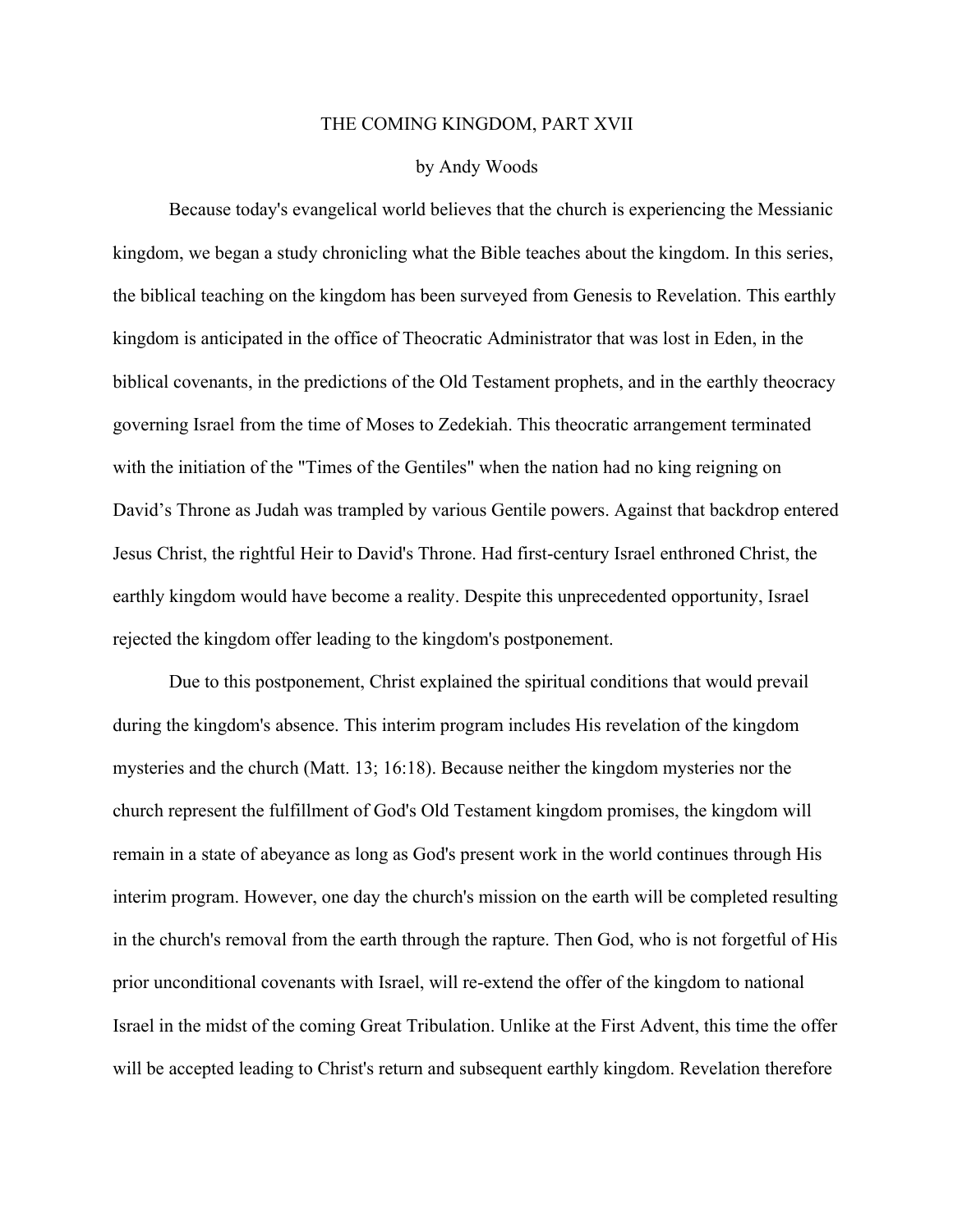explains how the world will eventually transition from the rule that Satan has had over the world ever since the Fall in Eden (Luke 4:5-8) to the future time in history when God and His people "will reign upon the earth" (Rev. 5:10b; 11:15b). The Apocalypse also furnishes the important detail of the Messianic kingdom's duration, namely one-thousand years (Rev. 20:1-10). A chronological approach to Revelation reveals that the Millennial kingdom will be followed by the Eternal State. Thus, God's kingdom program will extend beyond Christ's one-thousand year earthly reign as it transitions into the Eternal kingdom (Rev. 21–22).

We further noted that those closest to the biblical text, the early church fathers, also held to premillennialism or the reality of the coming, earthly kingdom of Christ. We also observed that the problem with using New Testament verses in an attempt to argue that the Messianic kingdom now exists in spiritual form is to interpret the New Testament in a manner that contradicts the Old Testament.

In addition, we explained that the expression "Repent, for the kingdom of heaven is at hand" merely communicates that the Old Testament expectation of an earthly kingdom had drawn near in the person of Christ. Had the nation enthroned Christ (Deut. 17:15), what the Old Testament predicted concerning an earthly kingdom would have become a reality not only for Israel but also for the entire world. As long as Christ was present amongst first-century Israel offering them the kingdom, it was in an imminent state of nearness. This reality is an entirely different matter from saying that the kingdom was present or had arrived.

## THE "LORD'S PRAYER" AND THE KINGDOM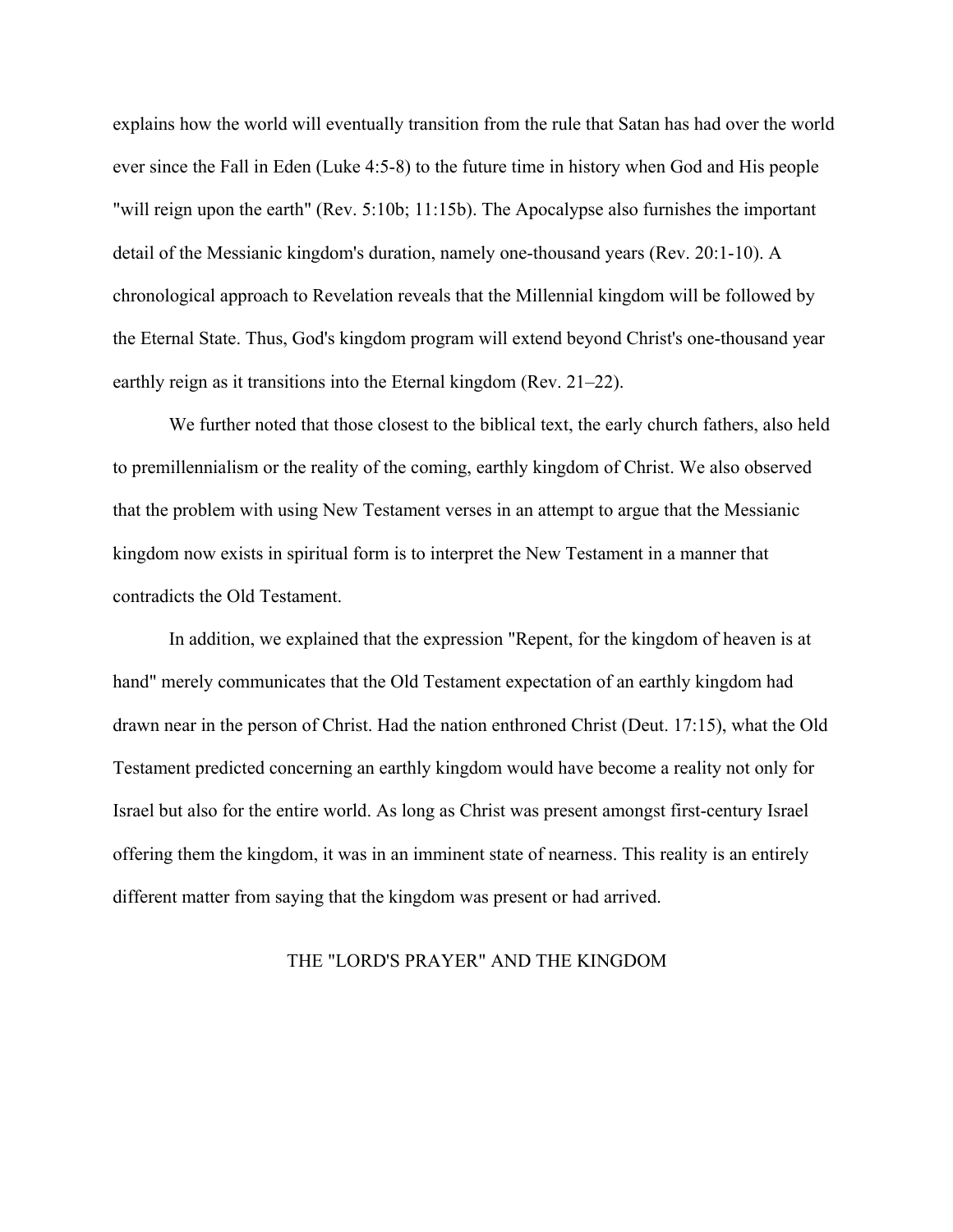Many evangelicals believe that Christ inaugurated the kingdom in spiritual form during His First Advent.<sup>1</sup> One way of showing the implausibility of this proposition is by exploring the true meaning of the "so called" "Lord's Prayer" found in Matthew 6:9-13. These verses say:

> Our Father who is in heaven, Hallowed be Your name. Your kingdom come. Your will be done, On earth as it is in heaven. Give us this day our daily bread. And forgive us our debts, as we also have forgiven our debtors. And do not lead us into temptation, but deliver us from evil (NASB).

"The Lord's Prayer" is probably the wrong designation for these verses. Ironside explains, "Jesus Himself could not pray for it, for it includes a request for forgiveness of sins, and He was ever the Sinless One."<sup>2</sup> This prayer is more appropriately entitled "the Disciples' Prayer" since Christ was here teaching His disciples how to pray. The area of Scripture more appropriately entitled the "Lord's Prayer" is found in Christ's own high priestly prayer of John 17. The "Disciples' Prayer" is often misconstrued and misunderstood in modern evangelicalism. Many seek to organize it according to the pneumonic device "A-C-T-S." "A" stands for "adoration" as in adoration of God. "C" stands for "confession" as in personal confession of sins. "T" stands for "thanksgiving" as in thanking God for His work and provision in our lives. "S" stands for "supplication" as in asking God to supply our needs.

In actuality, this prayer is all about the kingdom.<sup>3</sup> Toussaint explains, "The sample prayer, it can be concluded, is given in the context of the coming kingdom. The first three requests are petitions for the coming of the kingdom. The last three are for the needs of the disciples in the interim preceding the establishment of the kingdom."<sup>4</sup> If Matthew 6:9-13 is in actuality a model prayer for the disciples consisting of three requests for the kingdom to come

<sup>&</sup>lt;sup>1</sup> Kenneth L. Gentry, *He Shall Have Dominion* (Tyler: TX: ICE, 1997), 223-26.<br><sup>2</sup> Henry Allen Ironside, *Expository Notes on the Gospel of Mattthew* (New York: Loizeaux, 1948), 63.<br><sup>3</sup> Stanley D. Toussaint, *Behold the*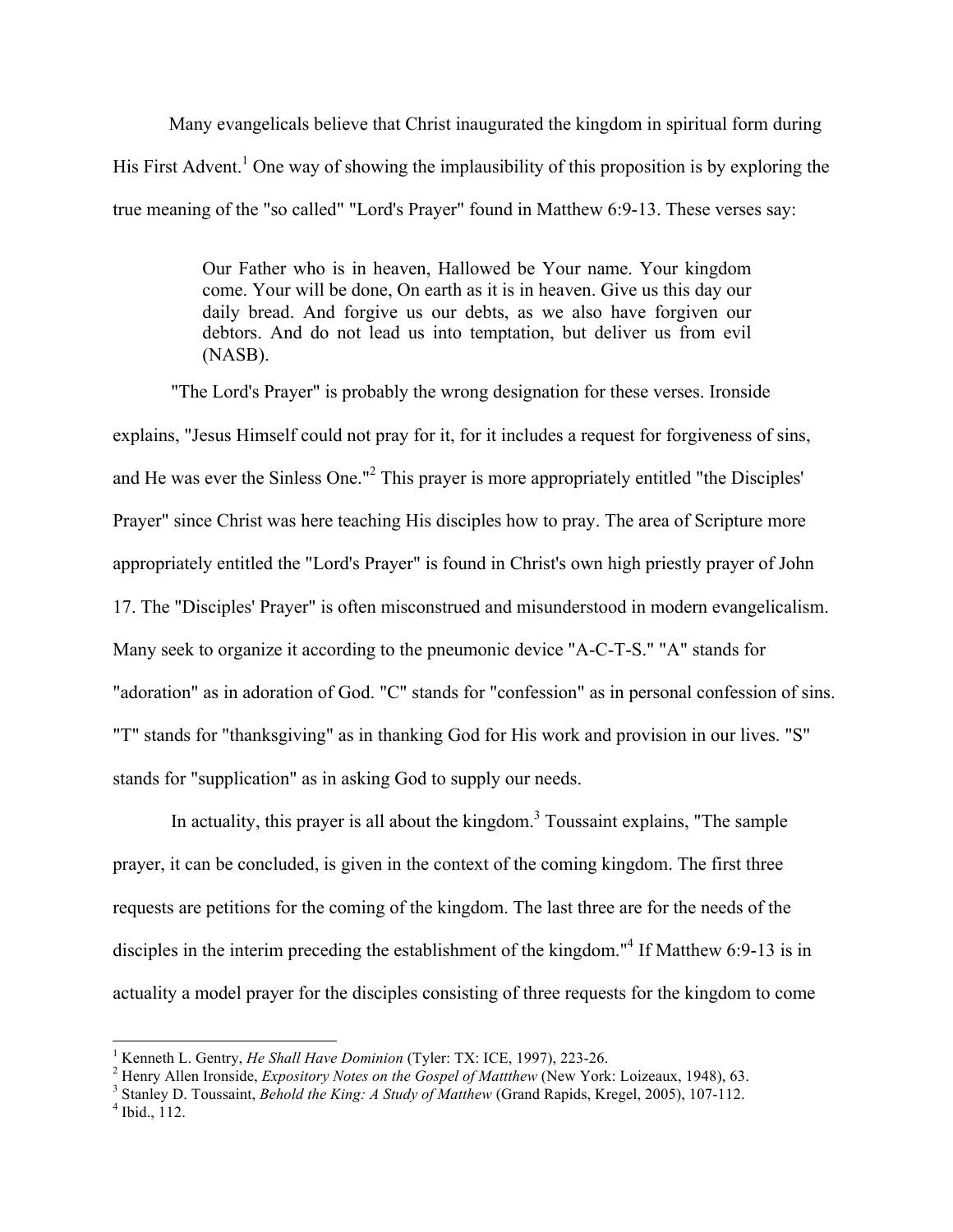and three additional requests for their temporal needs to be met prior to the kingdom's establishment, then it becomes obvious that the Lord did not establish the kingdom at His First Advent. Otherwise, the "Disciples' Prayer" becomes nonsensical. After all, why pray for the coming of the kingdom and make additional requests until its establishment if the kingdom were already a present reality?

## THREE REQUESTS PETITIONING THE COMING OF THE KINGDOM

Matthew 6:9-10 can best be understood as three requests that petition the Father to bring to earth the long-awaited kingdom. *First*, Matthew 6:9b says, "Hallowed be Your name." "To hallow" means to honor, respect, revere, or treat as holy or sacred. The Greek word *onoma* translated "name" refers to a specific person or an individual. Thus, Christ is here teaching His disciples to pray for the coming of the time in history when God's name will be universally revered and respected by humanity. The Old Testament, from which Matthew's Gospel draws so heavily , explains that God's name will be honored in the coming kingdom. Isaiah 29:23 says, "But when he sees his children, the work of My hands, in his midst, They will sanctify *My name*; Indeed, they will sanctify the Holy One of Jacob And will stand in awe of the God of Israel" (italics added). According to Ezekiel 36:23, "'I will vindicate the holiness of *My great name* which has been profaned among the nations, which you have profaned in their midst. Then the nations will know that I am the LORD,' declares the Lord GOD, 'when I prove Myself holy among you in their sight'" (italics added). By instructing His disciples to pray for a coming age in which the Father's name would be revered, He was instructing them to pray for the kingdom to come.

**Second**, Matthew 6:10a says, "Your kingdom come." The fact that the word "kingdom" in this expression "Your kingdom come" is given no detailed explanation must mean that Christ is drawing upon information already revealed about the kingdom in the Old Testament. Thus, He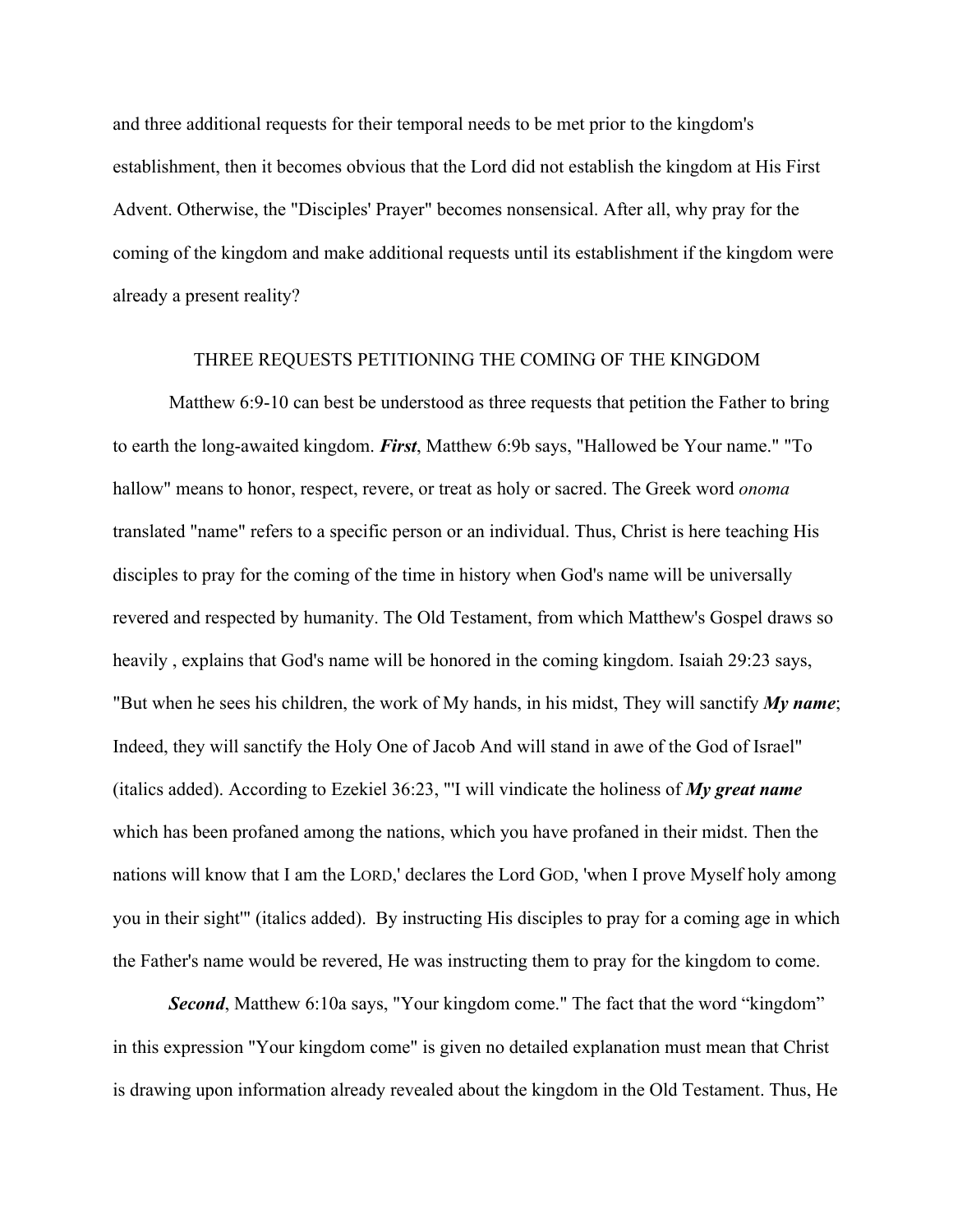is teaching His disciples to pray for the arrival of what the Old Testament reveals concerning the kingdom.<sup>5</sup> As explained throughout this series, the Old Testament consistently depicts the kingdom in earthly, terrestrial terms. Toussaint criticizes "...those who with Platonic concepts subjectively spiritualize the future aspect of the kingdom of God in Christ's teaching."<sup>6</sup> The kingdom here is obviously a future reality since Christ is instructing His disciples to pray for its arrival. It is absurd for someone to ask for something that he already possesses. Glasscock explains why the kingdom in the Christ's day remained a future reality:

> It should be remembered that Jesus was teaching His disciples how to pray, and the petitioning for God to bring about His kingdom certainly indicates that the world in which we live is not yet under His rule. Jesus introduced the kingdom at His appearing (cf. Matthew 4:17) but was rejected by His own people who chose to have Caesar as their king (John 19:15). He was not declaring that the kingdom would come in the hearts of His servants but that it would exercise dominion over the whole earth (*ge*). Thus, even though He was the Messiah and brought the promise of the kingdom to the nation, the kingdom is still expressed in eschatological terms, "let it come," because it is not yet realized in human history since the Messiah was rejected and killed.<sup>7</sup>

**Third**, Matthew 6:10b says, "Your will be done, On earth as it is in heaven." God's rule in heaven goes unchallenged. There, His decrees are never second-guessed. Here, Christ instructs His disciples to pray that the unchallenged rule that the Father enjoys in heaven would one day become an earthly reality. In other words, Matthew 6:10b "...is an appeal for God's sovereignty to be absolutely manifested on earth."8 Such a request for the establishment of the sovereignty of God on earth is in essence a prayer for the earthly materializing of God's kingdom. In sum, the first three clauses found in the "Disciples Prayer" (the requests for God's name to be revered, the

 <sup>5</sup> George N. H. Peters, *The Theocratic Kingdom*, (New York: Funk & Wagnalls, 1884; reprint, Grand Rapids: Kregel, 1952), 1:195.<br><sup>6</sup> Toussaint. 108.

<sup>&</sup>lt;sup>7</sup> Ed Glasscock, *Matthew*, Moody Gospel Commentary (Chicago: Moody, 1997), 147. <sup>8</sup> Toussaint, 110.